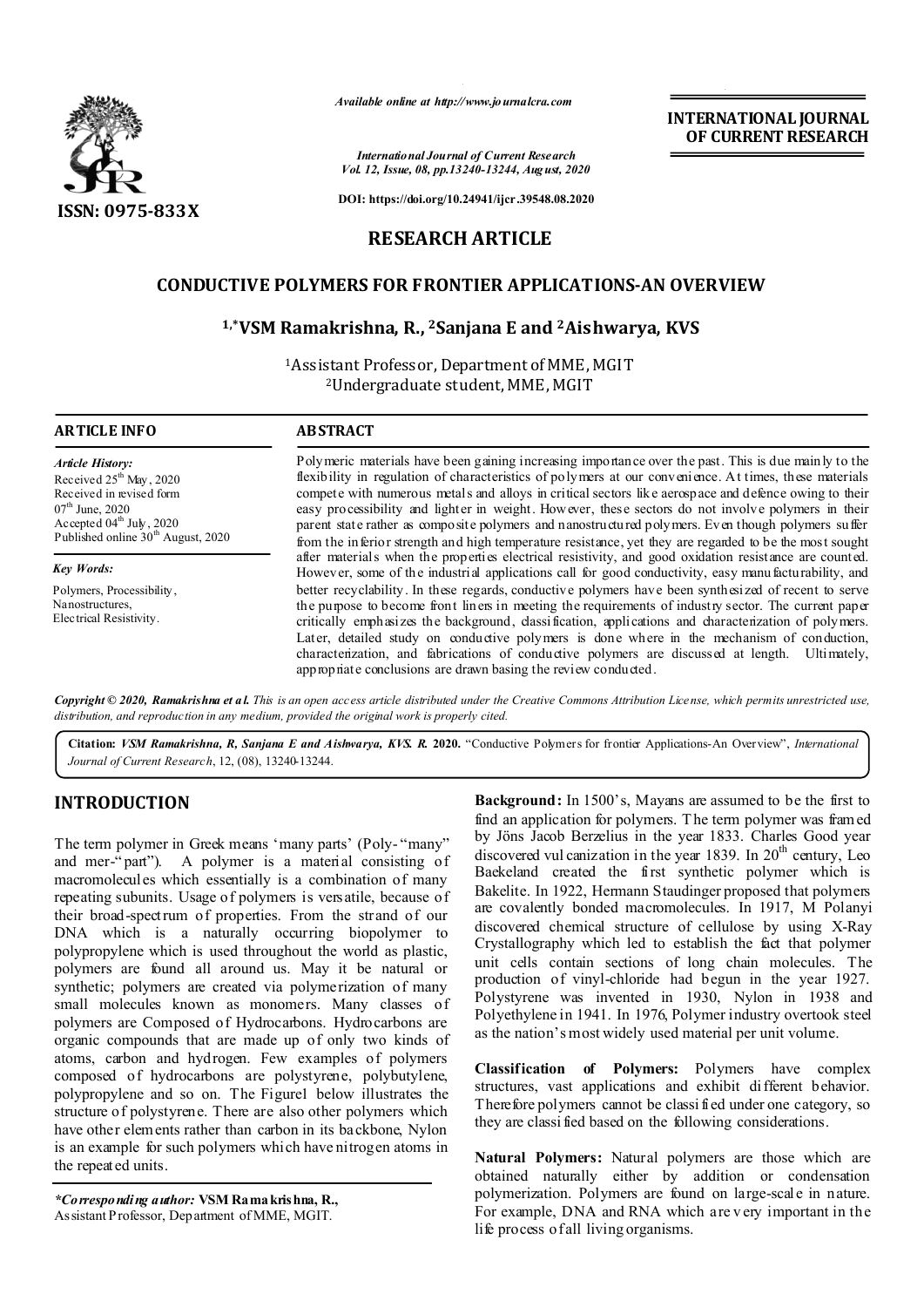

#### **Fig. 1. Polystyrene [1]**

Protein and peptides, Starch, Cellulose, Latex and Collagen are other examples for natural polymers. The Figure 2 below illustrates the structure of cellulose.



**Fig.2 Polymer structure of cellulose [2]**

**Semi-synthetic Polymers:** These polymers are derived from but they undergo chemical modi fication. For example, Cellulose is chemically modified by strong nitric acid, sulfuric acid and water into cellulose nitrate. The structure of cellulose nitrate is shown in Figure3.



**Fig. 3. Structure of cellulose nitrate [3]**

**Synthetic Polymers:** Synthetic polymers are synthesized in laboratory and are called man-made polymers. Polyethylene, Nylon, PVC (Polyvinyl Chloride), synthetic rubbers and Bakelite are some examples of synth etic polymers. The polymer structure o fNylon 6, 6 is as shown in the Figure 4.



**Fig.4 Nylon 6, 6 [4]**

**Linear Chain Polymers:** The polymers in which monomer units are linked to form linear chains are known as linear chained polymers.

**Branched Chain Polymers:** The polymers in which monomer units are joined to form long chains with branches are known as branched chain polymers.

**Cross Linked Polymers:** The polymers in which monomer units are cross-linked together to form a 3D network are known as cross linked polymers.

The Figure 5 depicts the structure o f these polymers.



**Fig. 5. A) Linear B) Branched C) Cross linked [5]**

**Elastomers:** The polymers whose chains are held together by weakest intermolecular forces are called as elastomers. These forces permit the polymers to be stretched. Vulcanized rubber is an example for elastomer and is as shown in Figure 6.



**Fig. 6. Vulcanized Rubber [6]**

Fibers: These polymers are strong, tough and have high tensile strength because o f strong forces like hydrogen bonding. Nylon 66 (Figure4) is an example for such polymers.

**Thermoplastic Polymers:** These polymers have intermediate forces of attraction between elastomers and fibers. Due to which, they can be easily molded by heating. Cross- linking between chains does not exist in these polymers. Polystyrene (Figure1) is an example for thermoplastic polymers.

Thermosetting Polymers: These are prepared from low molecular mass semi fluid substances. Material's mechanical properties are greatly improved by these polymers. Bakelite is an example for thermosetting polymers and the structure o f Bakelite is as shown in the Figure 7.



**Fig.7. Chemical structure of Bakelite [7]**

Pros and Cons of Polymers: Polymers play a significant role in the modern world. They make our lives more convenient and trouble-free in hundreds of different ways. This doesn't mean that polymers are free from disadvantages. In spite of being resistant to chemicals, polymers lack high temperature resistance. Though they are light in weight, but the weight to strength ratio is lesser than that of metals. Credits must be given to their easy processibility, manufacturability, recycleability. However, favricating heavy structures, preventing release of toxic fumes during d ecomposition of the polymers limit their applications at some critical instants.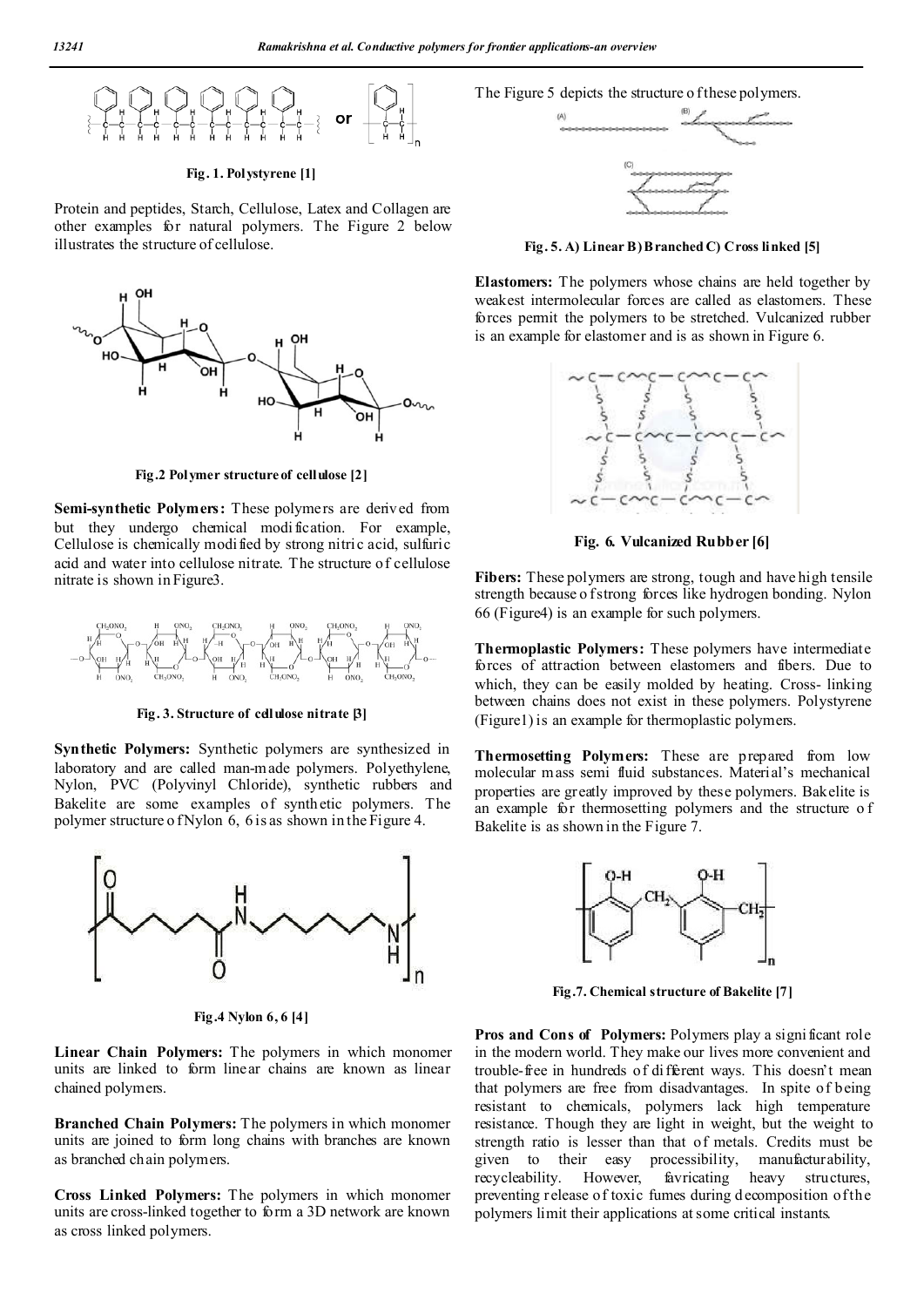**Significant Application of Polymers:** Polymers are fabulously varied elements that have applications in aerospace, automotive, electronics, packaging, sports, textile, construction and medical industry. Commercial uses of polymers are Nylon-6 in fabric, Teflon in non-stick cookware, Bakelite in plastic switches, Rubber in making tyres, PVC in tubes and pipes and so on.

**Characterization of polymers:** Characterization sets out those features of the structure, composition and defects o f a material that are import ant for a particular preparation, study of properties and use of the material. The characterizations of polymers have begun with the recognition and demonstration of the high molecular weight and long-chain nature of these substances. As a result of the development, many special characterization techniques for polymers and analytical methods are developed. The polymer characterization techniques are: chemical, physical, electrical, mechanical, molecular, rheological, spectroscopic, thermal property, thermal transition and viscoelasticity. All available techniques are not applicable to all polymer systems. The practical problem is not much on the availability of characterization technique, but their application in an economically feasible, scientifically sound manner.

Polymers by virtue of their weightlessness and ease of fabrication have replaced and are continuing to replace m etals in several areas o f applications. T hey are considered excellent insulators which means they have a property of trapping heat efficiently, a quality that is quite an advantage. But, this insulating property is less desired in products such as gadgets which can overheat as the coverings of it trap the heat produced by them. Once the polymers are designed, we need to characterize them. The characterization of polymers typically refers to a measure of strength, durability, elasticity, chemical inertness and electrical resistivity to evaluate their properties for physical and actual behavior (12). There are various equipments for characterization of polymers. To determine elastic modulus, ultimate stress and strain, tensile strength testing is a destructive characterization technique in which elongation is typically measured. The durability of polymers and fiber reinforced polymer composites under certain methods (13). Increase of deformation is sometimes observed when stress is applied if it is less than yield stress known as Creep. Chemical inertness is the ability a polymer can maintain its original properties after being exposed to chemical environment for a time period. The chemical inertness testing methods help to determine whether a polymer will remain functional throughout its s ervice li fe or i f there are issues that need to be addressed before putting a system into service. Polymers which exhibit conducting behavior can be doped to give materials with higher conductivity. To exhibit conductivity, the polymer should have linear chains such that it is highly crystalline in nature. Conducting polymers usually black maybe because of its carbon content represent an important research area with scientific problems o f fundamental signi ficance and the potential for commercial applications. Generally, polymers have poor conductivity. They can be easily oxidized and the reason to it is dopants mainly responsible for the behavior of conducting to insulating. The presence of  $\pi$  conjugation in polymers, however, confers the required mobility to charges that are created on the polymer backbone (i.e. by the process of doping) and make them electrically conductive. The effect of dopant on conductivity i.e. it increases when doping increases, mechanism of

conduction where conductivity increases as there is a rise in temperature, the effect of band gap has been studied as when there is a decrease in band gap, there is an increase in conductivity. Conducting polymers like Polypyrrole, Poly aniline and Polythiophenes and so on have been synthesized and their conductivities have been determined.

**Electrical properties of polymers:** Electrical properties o f polymers, elastomers, composites and plastic films are very important to a wide range of industries such as automotive, aerospace, packaging and consumer goods. The temperature dependence of the electrical resistivity or conductivity of a polymer is a function of the molecular structure o f the polymer, the nature and number o f the current carriers. Electrical tests, in general, are measurements of the resistance, conductivity or charge storage either on the surface or through the material. Various factors such as dielectric constant, volume and surface resistivity are crucial to index the nature of the polymer material, specifically regarding its efficiency and conductivity. Dissipation factor measures the inefficiency of an insulating material. If a material were to be used for strictly insulating purposes, it would be better to have a lower dielectric constant. When a material is to be used in electric applications where high capacitance is needed, a higher dielectric constant is required. The test can be conducted at different frequencies, often between the 10Hz and 2MHz range - the specific frequency is determined by the customer. A sample for this test is placed between two metallic plates and capacitance is measured. A second run is measured without the specimen between the two electrodes. The ratio of these two values is the dielectric constant.

A higher dielectric strength represents a better quality of insulator. There are three b asic p rocedures that can be used to determine the dielectric strength of an insulator. These procedures are the short-time method, the slow rate-of-rise method and the step-by-step method. Each of these three methods has the same basic set-up, which consists of the test specimen placed between two electrodes in air or in oil. The most common test, the short-time method, voltage is applied across the two electrodes and raised from zero to dielectric breakdown at a uni form rate. Breakdown is when an electrical burn-through punctures the sample, or decomposition occurs in the specimen. The rate of voltage rise is determined by the time it takes the sample to reach dielectric breakdown. The slow rate of rise method starts at 50% of the breakdown voltage as determined by the short-time-method and is increased at a uniform rate. The step-by-step method starts at 50% of the short-time-test then voltage is increased at equal increments for a specified time period until breakdown. The test is sometimes performed in oil to prevent formation of electric arc from the electrode to the ground. The recommended specimen type for this test is a 4 inch plaque or larger. Any specimen thickness can be used; however the most common thickness is between 0.8 to 3.2 mm (0.032 to 0.125 inch). Specimens over 2 mm thick are typically tested in oil to decrease the chance of flashover (high voltage electric shock) before breakdown. (14) Surface resistivity is the resistance to leakage current along the surface of an insulating material. Volume resistivity is the resistance to leakage current through the body of an insulating material. The higher the surface or volume resistivity, the lower the leakage current and the less conductive the material is. A standard size specimen is placed between two electrodes. For a few seconds, a voltage is applied and the resistance is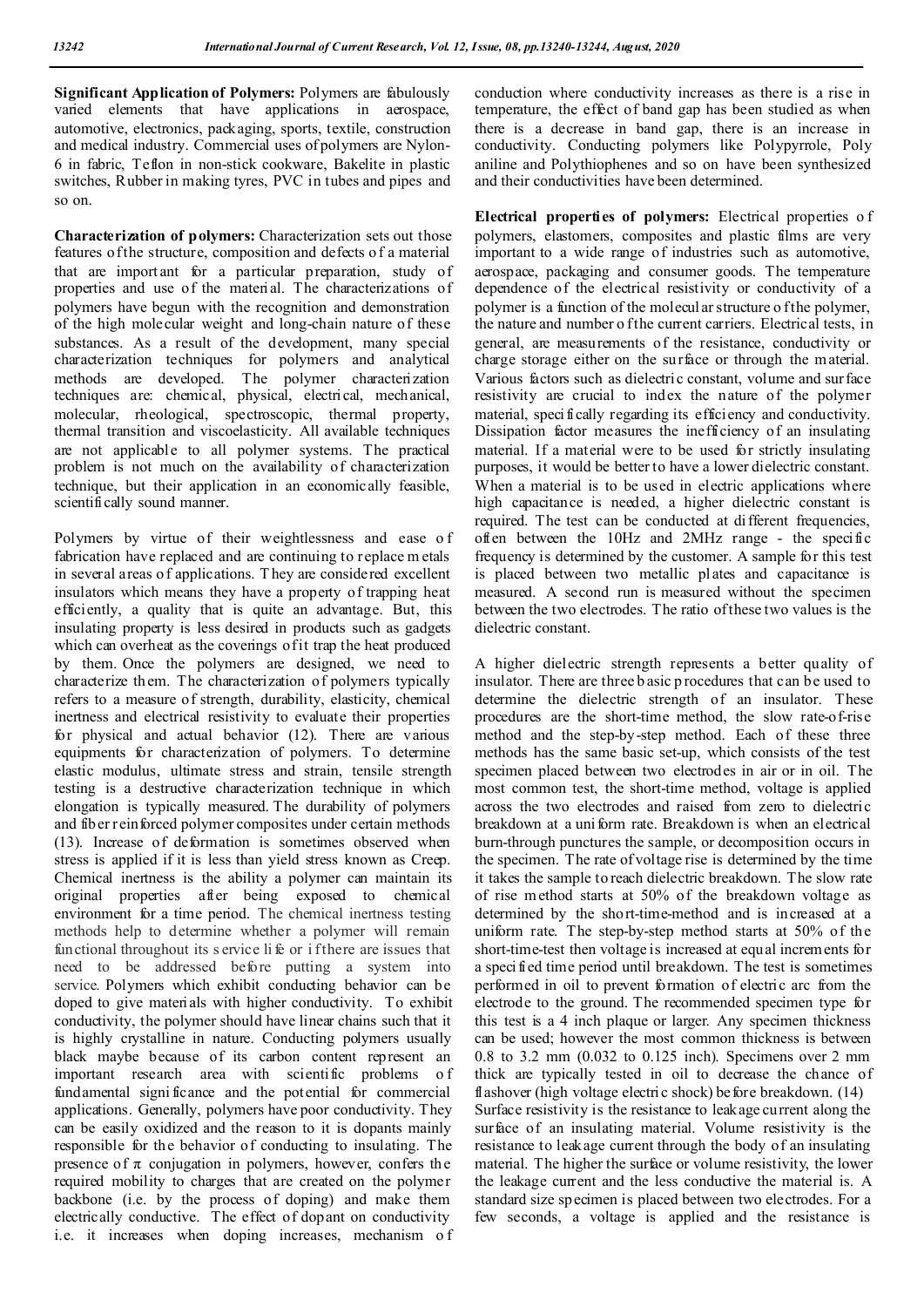measured. Surface or volume resistivity is calculated. A 4-inch disk is preferable for specimen size, or a 4-inch square (14).

**Determination of conductivity of a polymer:** For the test of conductivity in polymers, it can be measured using two terminal measurements after depositing metallic contact. Few precautions are to be taken for the measurement of high resistance, which is however likely to be in polymers. Sample should be mounted in a m etallic sample hold er with a vacuum inside. High impedance electrometer should be used to measure current at a particular voltage. Shielded connection should be used by making measurements in ohmic range to calculate resistance and finally conductivity is measured. The simplest method to measure the conductivity of the polymer is using 4 point probe test. (14) It gives us the resistance in the sheet. Then using the resistance-conductivity formula we can calculate conductivity. Resistance is the inverse of conductance and we will be needing the film thickness to find out conductivity.

**Insulating Polymers and Conductive Polymers:** Most of the plastics are insulators (poor conductors o f electricity) and resist the flow of current. Polymers are covalently bonded which makes it difficult to support the moment of electrons. Therefore they act as insulators or dielectrics. This is the most useful properties o f plastic which makes them to use as switches, wire coatings and electrical and electronic products. T hey have wide range of electrical properties that designers of engineering components need to consider they are Dielectric strength, Volume resistivity, Surface resistivity, Arc resistance, Dissipation factor and Dielectric constant. Insulating polymers has excellent properties such as lightweight, hydrophobicity and antiweatherability.

On the other hand, there are conductive polymers like polyaniline, polypyrrole that conduct electricity. They can be semiconductors or may have metallic conductivity. In 19<sup>th</sup> century, Henry Letheby discovered polyaniline by investigating the electrochemical and chemical oxidation products of aniline in acidic media. The electrical conductivity of these polymers is based on the presence o f conjugated double bonds along th e polymer backbone (10). Conjugation means that the polymer backbone consists of alternating single and double bonds (10). However, the conductivity of these polymers is rather low, but when an electron is removed from the valence band by oxidation (p-doping) or added to the conducting band by reduction (n-doping) then the polymer becomes highly conductive. The conductivity of a material depends on both the density of charge carriers (number o f charges per unit volume) and their mobility μ. A relationship between mobility of the charge carriers and the electrical conductivity  $\sigma$  is as follows:

If  $\mu_e$  and  $\mu_p$  are the mobilities of negative charges (electrons) and positive charges (holes) then each of these charge carriers will move with the velocity vector  $\mu_e$ E and  $\mu_n$ E in the electric field E.

The total current density is given as,

 $\sigma = e (n_e \mu_e + n_p \mu_p)$ 

Where  $e =$  Elementary charge  $n_e$  Concentration of electrons and  $n_p$  = Concentration of holes

The conductivity strongly depends on the temperature. For metals, it decreases with increasing temperature, whereas for semi-conductors like conducting polymers it increases (10).

**Mechanism of Conduction:** A polymer in its undoped / pure state is described as electronic insulator. When such a polymer is doped the conductivity changes from insulator to metals. The conductivity, б, is proportional to carrier concentration, n, and the carrier mobility,  $\mu$  (11). The equation is given as,

$$
6 = e \cdot n \mu \tag{1}
$$

The doping of conjugated polymers generates high conductivities by increasing the value of n. This is accomplished by oxidation or reduction with electron acceptors or donors (11). The polymer is oxidized by the removal of electron and produces hole (radical cation) on the chain. The hole with lattice distortion around the charge with positive charged hole sight is known as polaron. This sight moves through the polymer and contributes to conductivity. This polymer is called p–type polymer. The n-type polymer is obtained by reduction (adding electron to the chain) and this process produces polaron with negative charge. The doping process produce carriers in polymers, but these carriers must be in mobile in order to contribute to conductivity, eq. (1). The mechanism of carrier transport in conducting polymer is probably more likely to that in amorphous semiconductors than crystalline semiconductors (11). Therefore the doping creates an active sites (polarons) which enable the carriers (electronic & holes) to move from one site to another. Concentration of dopant causes certain electrons to become unpai red and lead to the formation of polarons and bipolarons.



**Fig.9 Schematic variation of band gap as a function of doping concentration (a) undoped (b) very small doping (polaron) (c) small doping (bipolaron) (d) high doping bipolaronic band (e) 100% doping [11].**

### **ADVANCES IN CONDUCTIVE POLYMERS**

Conducting polymers have been widely studied to realize advanced technologies in various areas such as chemical and biosensors, catalysts, photovoltaic cells, batteries, supercapacitors, and others. They have also received special attention as promising candidates in many areas of nanoscience and nanotechnology. Hybrid nanomaterials, the combination of conducting polymers with different types of materials, such as metals and inorganic compounds have been studied most intensively. Such Nano hybrids have proven to be attractive for a wide variety of applications from organic electronics to energy storage, solar cells, and sensors. (15). The carbon nanomaterials (graphene and its derivatives) have been frequently employed as this signi ficant investment in development is due to the recognition that nanostructured conducting polymers can play a key role in applications such